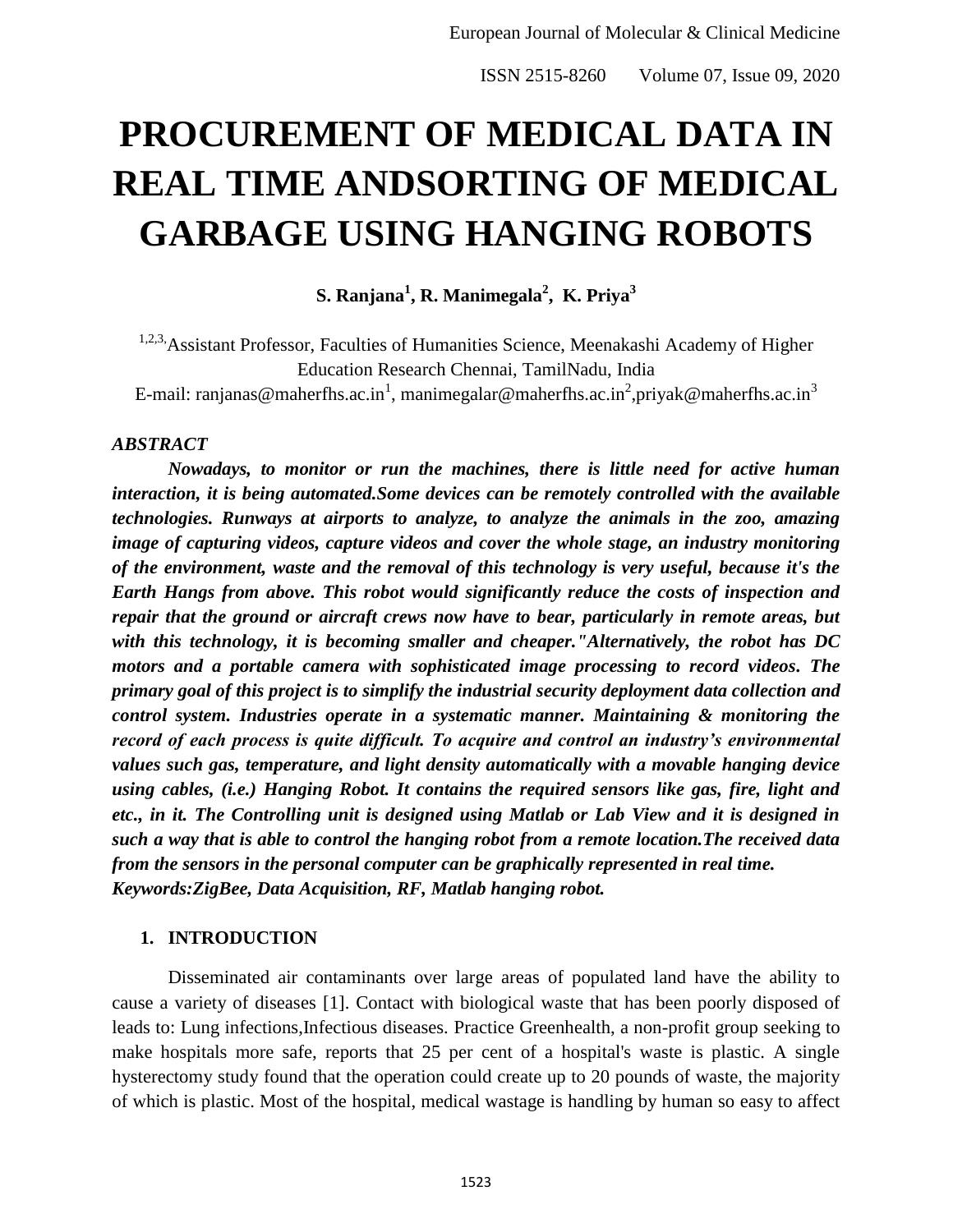the harmful diseases.Not only does medical waste present severe health problems for humans, it can also lead to animal contamination if medical waste is not handled properly and on landfills they come in contact with this waste [2]. If animals are infected, they can transmit their diseases to other animals and spread the disease [3]. A total of 5,562 kg/day of waste, about 77.4 percent not-and about 22.6 percentiles are dangerous provided by the survey findings from HCE(Healthcare Institutions). Average waste production values for the HCE survey are 1.9 kg/day or 0.5 kg/patient/day [4]. The study reveals that medical waste is insufficiently and consistently handled, with the exception of a few private HCEs that isolate its infectious waste [5].

Industrial automation includes the usage of electronic systems, such as robots, and emerging technology to handle different processes and algorithms to substitute human beings in production [6]This is the second phase in the process of industrialisation after mechanization. Industrial technology prevents person-caused diseases, health-care expenses and person operatorrelated compensated leave and holidays.In comparison, factory automation does not require extra benefits at the job, such as bonuses and pension protection.Above all, although this is associated with higher initial costs, it decreases monthly wages for workers, resulting in substantial cost savings for the company. Maintenance costs associated with factory automation systems are low, since they are often unreliable. [7]. If this fails then it is supposed to be repaired by computer and repair engineers. While several businesses hire hundreds or run the plant on a daily basis for two or three days, the plant is also closed for repairs and vacation. Industrial Automations Fill is able to run the warehouse 24 hours a day, 7 days a week, 365 days a year The company's activities are carried out [8]. Which contributes to substantial improvements in the company's productivity. Automation through the individual error.In addition, unlike humans, robots do not suffer from any fatigue, resulting in uniform quality products that are produced at different times.Industrial automation can allow workers to protect the production line through the deployment of robotics to monitor hazardous environments.Owing to its tremendous advantages, such as performance, accuracy and low cost safety, industrial automation has recently become increasingly relevant to a wide range of industries.

## **1.1 LIMITATIONS OF CURRENT SYSTEMS**

The current system implemented in the industry to sense various environmental values is fixed i.e. mounted on to a wall or separate towers are raised to accommodate the WSN (Wireless Sensor Networks) which immobile thus leading to the requirements of more number of sensor network units in various parts of the industry.

Wireless sensor network drawbacks can be described as follows:

- 1. Less secure, so hackers can get to the point of entry and collect any information.
- 2. Poor performance in contrast to the network wire grid.
- 3. Configuration relative to a wired network is more complicated.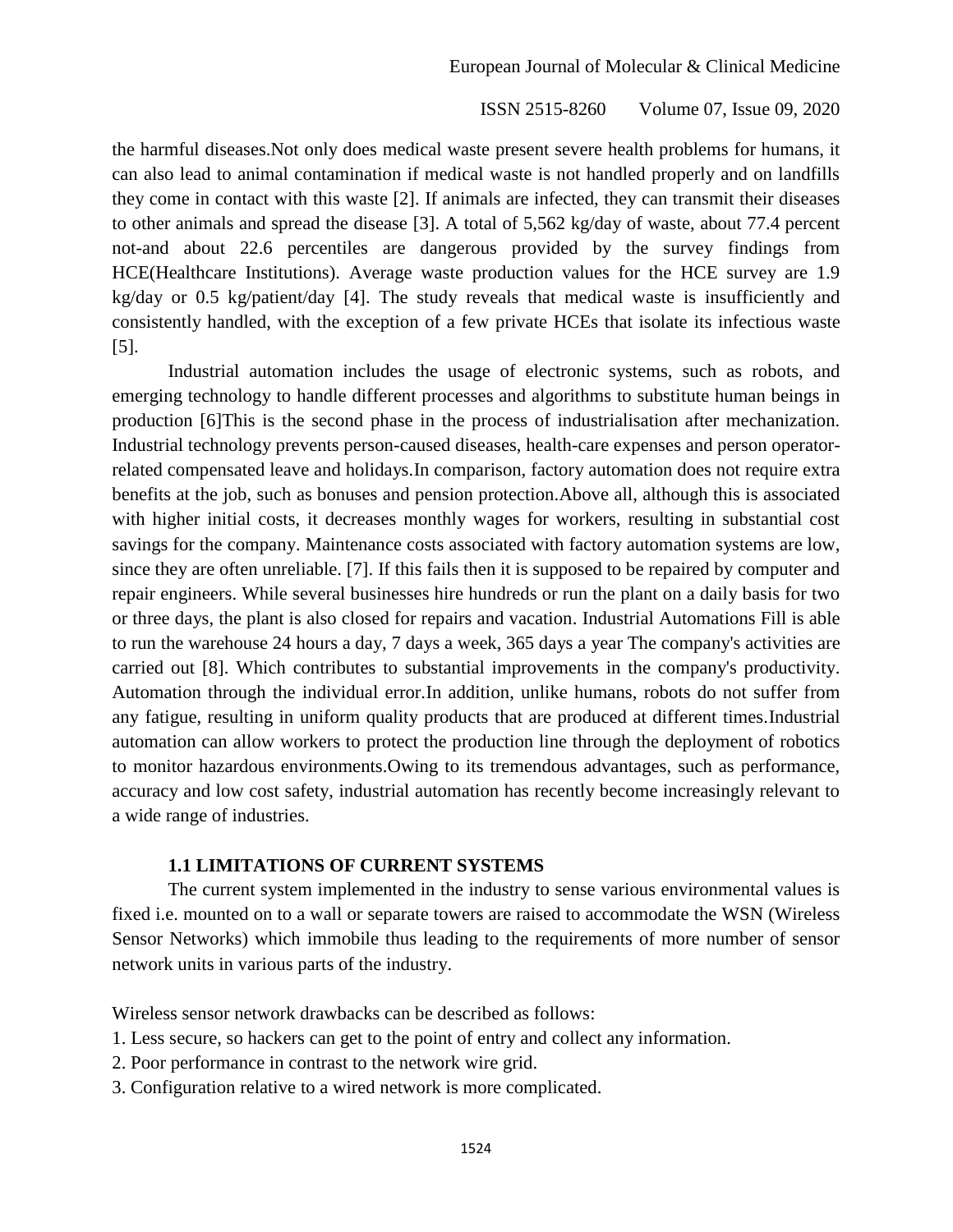4. The ecosystem (such as doors, microwave ovens, large distances due to signal awareness) is quickly disturbed.

5. Cracking it is fast for hackers and we can not track the propagation of the wave.

6. The speed of contact is comparatively poor.

7. Several things such as the blue-tooth are distracted.

8. It'sCostly (Most significantly).

### **1.2 OBJECTIVE OF THE PROJECT**

The principal aim of this project is to simplify the collection of real medical industrial data and the separation of medical garbage. Because of most medical wastes have the harmful gases so people easy to affected from harmful disease [9]. Industries operate in a systematic manner. Maintaining & monitoring the record of each process is quite difficult [10]. To acquire and control an industry's environmental values such gas, temperature, and light density automatically with a movable hanging device using cables, (i.e.) Hanging Robot. It contains the required sensors like gas, fire, light and robotic arm etc., in it. So it can monitor an industry in order to maintain the required environment and collecting the medical wastage by the industry.

## **2.SCOPE OF THE PROJECT**

At Basic Robotics, we are building devices to perform complex tasks, and robots are versatile in their advanced iteration, that is, capable of adapting to evolving situations, and also autonomous, that is, taking decisions them.The most important thing to note in building a robot is of necessity the functionality to accomplish.The discussion here is about the automation and engineering features.Robots have a basic degree of complexity and every degree has the objective of implementing the features necessary. The sophistication of the robots is described by the amount and configuration of components used in the legs, the amount of hands, actuators and sensors used and the size and number of microprocessors and microcontrollers used in advanced robotics. Any incremental factor contributes to the servicing role of the robot. The degree of freedom a robot may work on increases throughout the performance of the microprocessors and microcontrollers on which a robot that perform with each combination added.The possibility of extending this hanging robot idea is confined to human imagination and this project's size is nearly limitless.

#### **2.1 PROTOTYPE CONSTRUCTION**

Everything that we have in the world today, whether it's large machines or little devices, it changes immediately.It has the benefit of not needing to provide direct human contact to control or operate the machinery.Using the current technology many computers can be controlled remotely.This system will greatly reduce the expense of monitoring and restoring that staff working on the ground or in air, even in remote regions, would now carry. "You're usually using aircraft and field forces, but now it's becoming smaller and simpler with the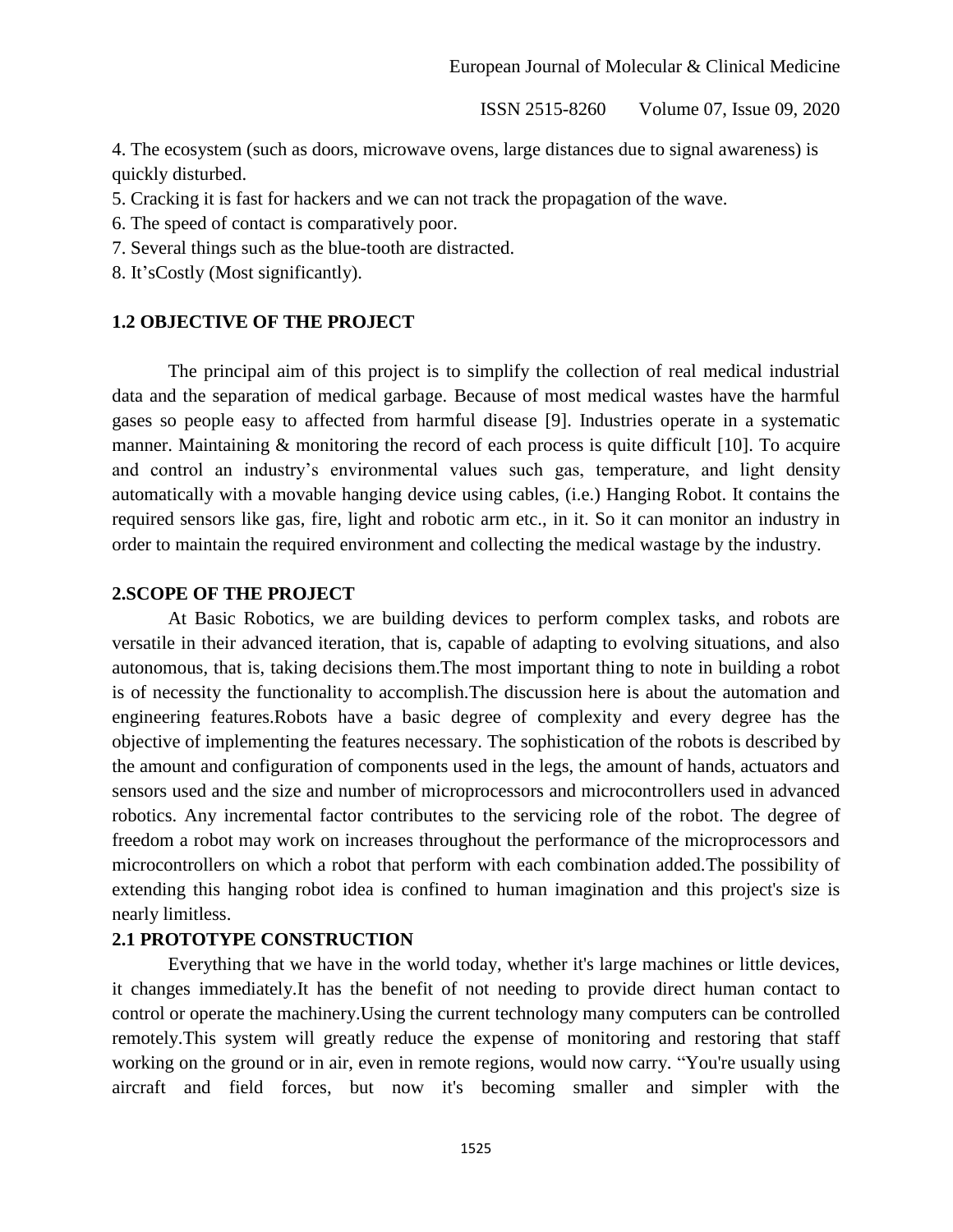technologies..Furthermore, the robot is fitted with DC motors and handheld video capturing devices with automatic image processing.Using RF communication we can monitor the device. To sustain the required environment for the sector.The Hanging Robot's recorded real-time value includes the necessary sensors such as air, heat, light etc., in it. This helps the industry to monitor the passage of various sensors to the Personal Computer with the aid of ZigBee technology.Thecontrol unit is constructed using Matlab or Lab View, and is equipped to track the hanging robot from a remote location.The data collected from the sensors can be interpreted graphically in real time on the personal computer.If the ideal environment deviates from the appropriate principles, the Hanging Robot would raise the alarm and point out to factory workers.Fig 1shows the prototype of the system.



## Fig. 1:Prototype Construction

## **3.PROPOSED SYSTEM**

Proposed system overcome the problem occurred in Medical trash segregation. This system consists of Gas sensor, Temperature sensor, wireless camera, ZigBee, fire sensor, Motor, and Buzzer. Gas sensor is used to sense the any gases in medical wastage, Temperature sensor used to monitor the temperature in place. Fire sensor is a type of detector, primarily intended for the detection and reaction of a wireless camera with a user-view. Fire or blaze phenomenon. If fire or flame is occur sensor intimate the controller and controller trigger the Buzzer. Controller operate the ARM to two directions, if gas sensor sense any gases controller operate the robot in left side that means hazardous, otherwise controller operate in right side that means nonhazardous. This system linked with MATLAB GUI so we can monitor the output data in monitor. In this system ZigBee wireless transceiver used because all the measure data's are sent through the monitor. Monitor side ZigBee wireless transceiver receives the data's from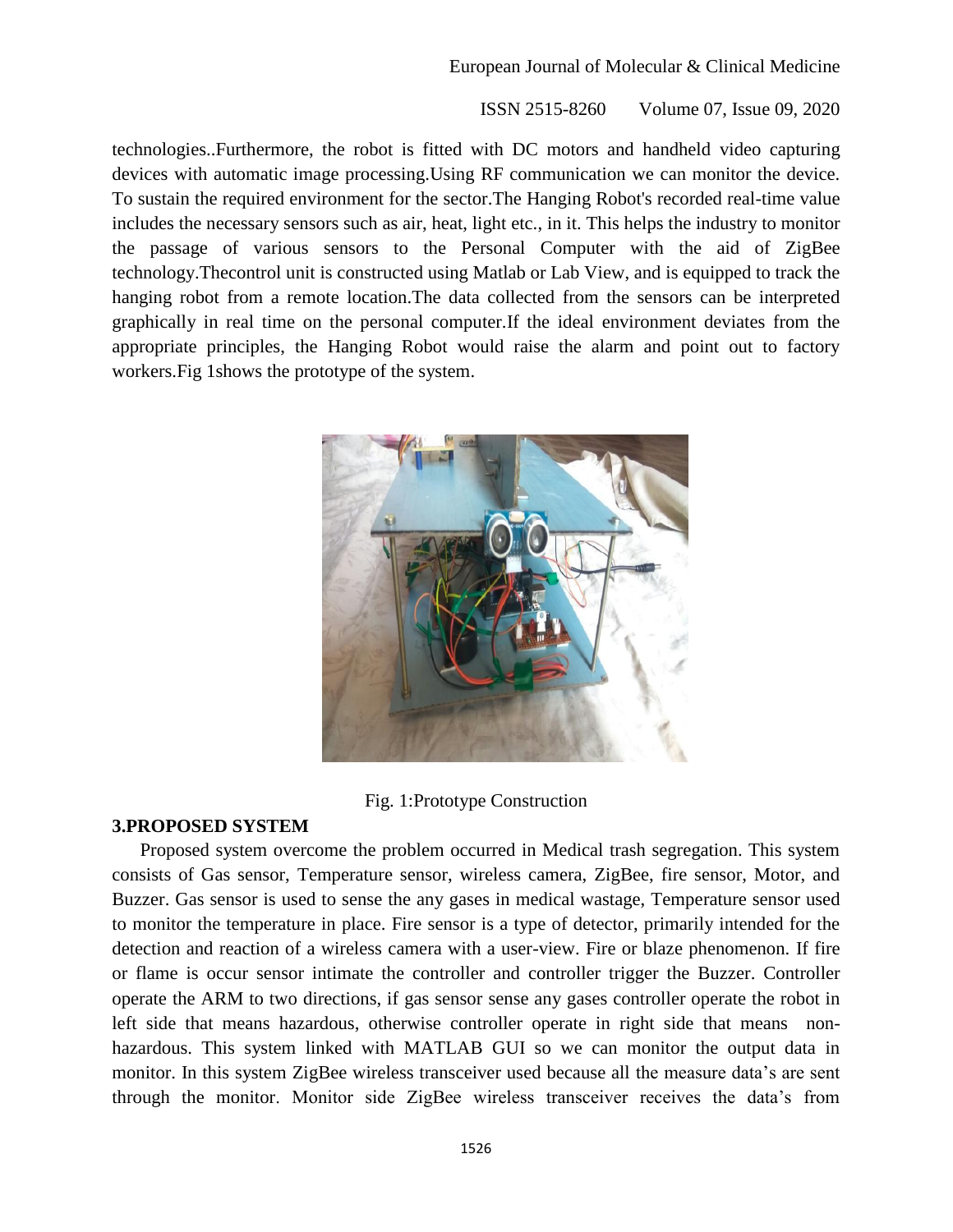Controller and show the monitor. Wireless camera streaming output also show in MATLAB GUI. Fig 2 shows the block diagram of proposed system.



Fig. 2: Block diagram of proposed system

# **4.RESULTS AND DISCUSSIONS:**

Proposed system made and conducted the test. All the sensor like gas, temperature and Fire sensor are connected to the controller. Gas sensor sense the gas in medical wastage if any harmful gas is present in the wastage robotic arm through the wastage in left side other wise move to right side. All the collected data viewed by MATLAB GUI. Fig 3 showsthe monitoring and controlling image.



Fig. 3: Monitoring and Controlling block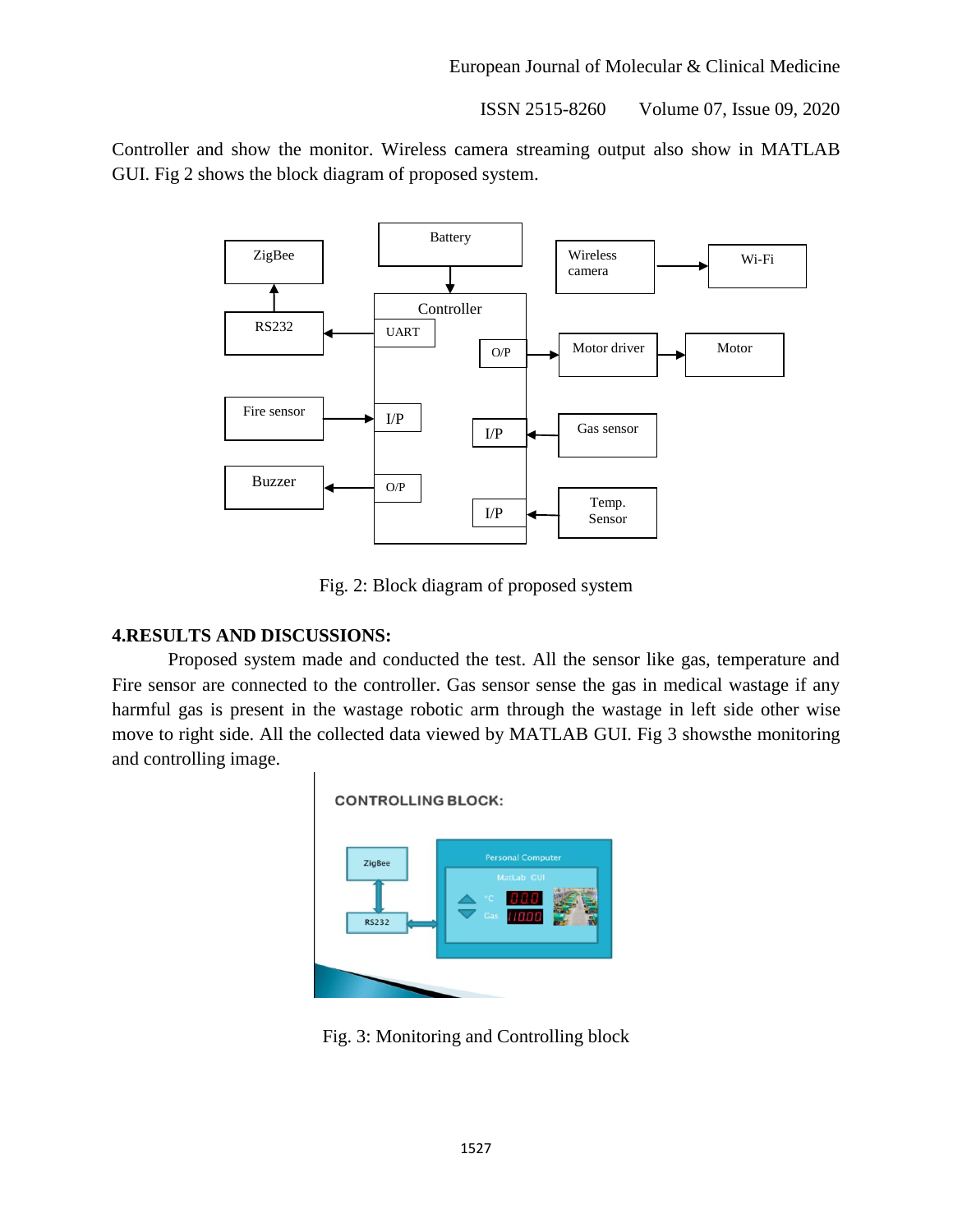## **5.CONCLUSION**

The project was successfully completed with all the features given in the features section of the project. All the modules and sensors were successfully tested and performance was noted for each sensor. All the bugs were fixed and verified under test conditions. As the industry continues to suffer the high expenses for the automation of the industry, this prototype proves to be efficient in sensing the environmental values in the various parts of the industry and it is also cost-efficient. Thus helping the industrial automation to achieve a new level in a very cost efficient way.

## **REFERENCES**

- 1. Reddy, G., and R. Puviarasi. "Design of fire fighting biped robot with human detection module." Indian Journal of Public Health Research & Development 8, no. 4 (2017): 1200-1202.
- 2. Kumar, B. Prasanth, and Y. Bhaskarrao. "A Distributed Framework for Surveillance Missions Robots to Detect Intruders." Indian Journal of Public Health Research & Development 8, no. 4 (2017): 1080-1083.
- 3. Ponmudi, P., and J. Radhika. "GYRO LIFT-A INNOVATIVE ANTI-TREMOR STABILIZING HANDLE." International Journal of MC Square Scientific Research 9, no. 1 (2017): 146-152.
- 4. Ramabhilash, Singh Omkar, and Santosh Kumar Singh. "A Semi-Autonomous Coal Mine Monitoring Security System Based on Wireless Control Using RTOS." Indonesian Journal of Electrical Engineering and Computer Science 9, no. 1 (2018): 33-35.
- 5. Bryndin, Evgeniy. "Diversified Transformation of University Inside and in Interaction with Industrial and Social Environment." Education Journal 9, no. 4 (2020): 95-98.
- 6. Joseph, Christeena. "Remote Monitoring of Garbage Bins Using Internet of Things." Indian Journal of Public Health Research & Development 8, no. 4 (2017).
- 7. Palanichamy, P. "Analysis on Modified Fuzzy Logic Toolbox for Marine Navigation Applications." Indonesian Journal of Electrical Engineering and Computer Science 9, no. 1 (2018): 73-76.
- 8. Htut, Saw Sandar Win, and Phue Ei Khin. "Relationship between Principals' Leadership and Teachers' Motivation.".
- 9. Augustine, T. Deepa. "A STUDY ON TALENT MANAGEMENT AND ITS IMPACT ON ACHIEVING ORGANISATIONAL EXCELLENCE IN BANKS."
- 10. Junejo, Ikramuddin, Asif Ali Shah, and Asha Bachani. "Influence of Fin-tech on Customer Satisfaction: Empirical Evidence from Allied Bank of Pakistan." South Asian Journal of Social Studies and Economics (2019): 1-13.